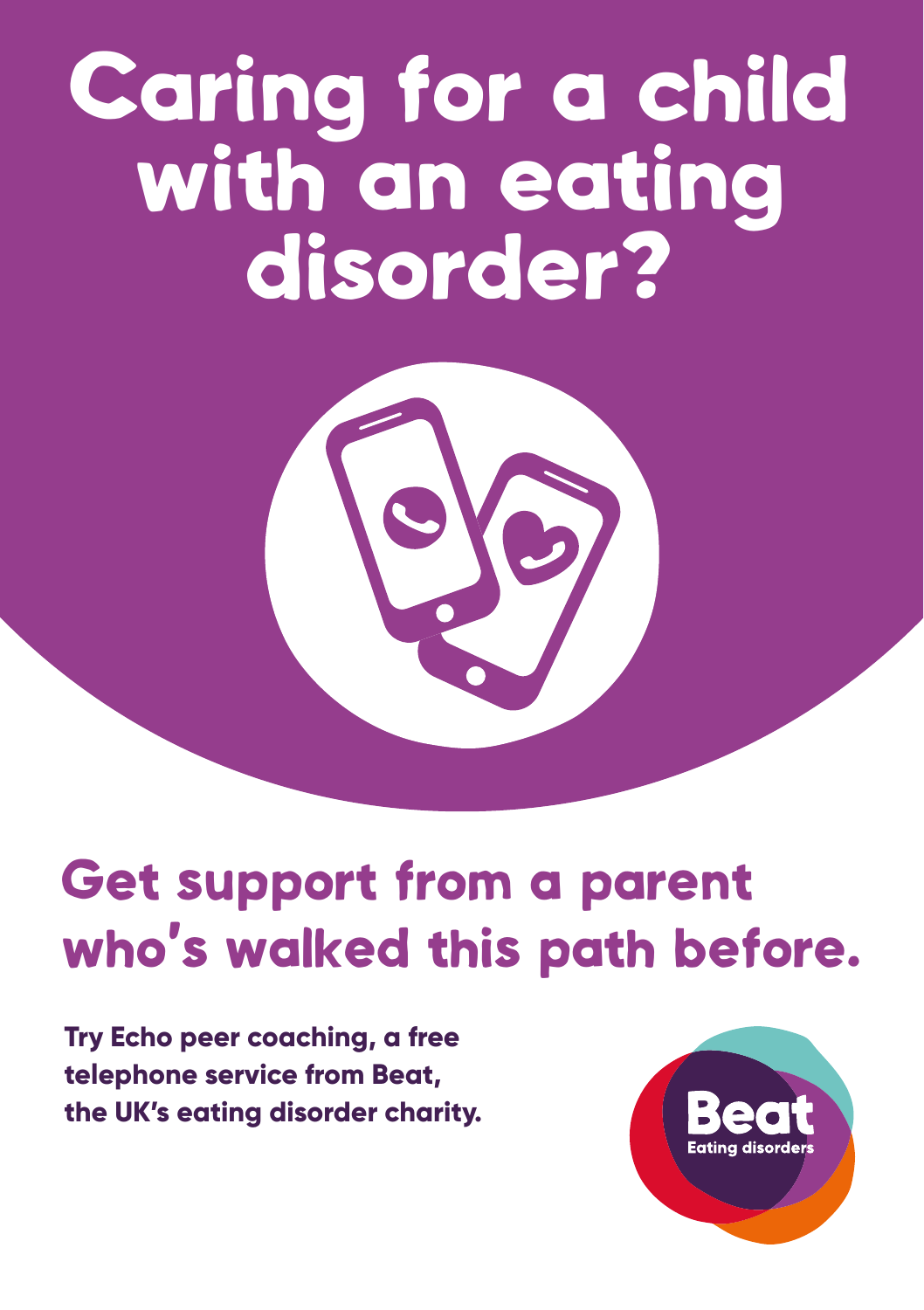## What is Echo?

Caring for someone with an eating disorder can be difficult and lonely. It can be hard to find someone who understands what you're going through, and you might be worried about how to give the best care to your loved one. Throughout their illness, it's essential that you take care of your own wellbeing, too.

Through Echo peer coaching, you'll be able to speak to someone who's been there. Echo coaches have their own experience of caring for a loved one and coming out the other side. Through weekly 30-minute phone conversations, they'll give you a space where you feel understood, while empowering you to make the most positive impact possible on your loved one's recovery.

#### What can I expect from Echo?

Peer coaching is about trust, support, and mutual learning. The intention isn't for the coach to give advice, but to listen, provide a sounding board, and encourage the person they're supporting to decide on solutions themselves.

If you join the Echo peer support service, you'll have a 30-minute conversation each week for six months with a trained peer coach. Beat will match you with a person with similar experiences to ensure that you're able to talk to someone who understands what you're going through.

Echo is:

- Completely free.
- Telephone-based to make it simpler to fit around other commitments.
- Safe and confidential we'll connect your call so that you don't have to share your contact details with your coach.

I knew I didn't have the answers to all my I knew I didn't have<br>the answers to all my<br>carer's problems, but I hoped that in some small way I made a difference just by being there and listening. – Echo coach "

It is my lifeline… my Echo coach is the only person who has an understanding in this horrifically difficult situation. [<br>|t is m<sub>}</sub><br>ny Echo<br>! only !

– Parent

"